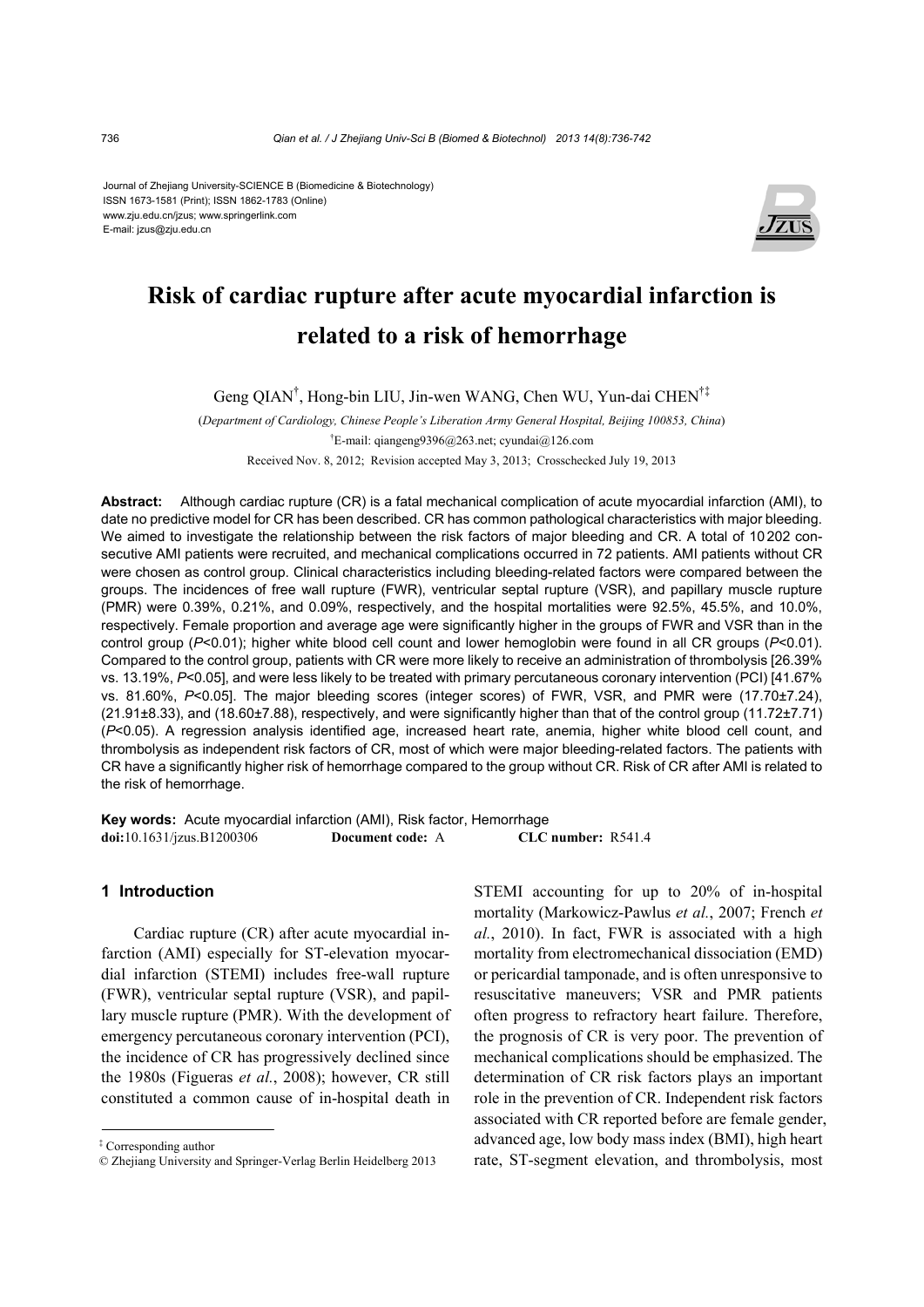of which could also increase the risk of major bleeding (Yip *et al.*, 2003; Bueno *et al.*, 2005; Okino *et al.*, 2005; Markowicz-Pawlus *et al.*, 2007; López-Sendón *et al.*, 2010; Qian *et al.*, 2011). CR itself has the common pathological characteristics of hemorrhagic disease. Myocardial hemorrhage makes the myocardium susceptible to rupture (Sane *et al.*, 2009). There is a lack of systemic research on the correlation between hemorrhage risk factors and CR. The objective of this study was to investigate the relationship between risk factors of major bleeding and CR.

## **2 Materials and methods**

#### **2.1 Study population**

We analyzed a total of 10202 consecutive AMI patients at Chinese People's Liberation Army General Hospital (Beijing, China) from January 2000 to January 2012. A total of 72 consecutive patients with CR after AMI (40 with FWR, 22 with VSR, and 10 with PMR) were enrolled in our study. Most CR occurred in STEMI patients. The clinical diagnosis of AMI was based on the concurrence of at least two of the three following features: chest pain, elevated myocardial enzymes [creatine kinase (CK), CK muscle-brain fraction (CK-MB), troponin T], and acute electrocardiographic changes. Diagnosis of STEMI was based on the concurrence of chest pain or symptoms compatible with acute or subacute heart failure or unexplained syncope and ST-segment elevation  $\geq$ 1 mm in two inferior leads or  $\geq$ 2 mm in two precordial leads. The diagnosis of FWR was based on strict necropsy or clinical manifestations and results of examination: echocardiography and diagnostic pericardiocentesis. Echocardiography showed massive pericardial effusion and diagnostic pericardiocentesis was performed immediately; routine testing of bloody pericardial effusion supported the diagnosis of FWR; VSR was established by surgery or echocardiography; PMR was confirmed by operation or echocardiography. We performed matched pair case-control study with the ratio of 1:4, and 288 patients without CR were chosen to match the 72 patients with CR, serving as the control group. Matching factors included clinical classification of acute myocardial infarction [STEMI or non-STEMI (NSTEMI)], the year of hospital admission, and whether there was occurrence of cardiogenic shock upon admission. The AMI patients received aspirin, clopidogrel, or ticlopidine, statin, subcutaneous low-molecular-weight heparin (LMWH), β-blockers, angiotensin converting enzyme inhibitors (ACEIs) or angiotensin receptor blockers (ARBs), unless there were contraindications to these drugs. Tirofiban was given to those patients who had medium- or high-risk of coronary thrombus during or after PCI (intravenous bolus 10 μg/kg followed by intravenous infusion of 0.15 μg/kg/min) (van de Werf *et al.*, 2008; Kushner *et al.*, 2009). The bleedingrelated factors analyzed in our study included: female gender, age, baseline heart rate, initial hemoglobin, initial serum creatinine, white blood cell count, LMWH plus glycoprotein (GP) IIb/IIIa antagonists, baseline systolic blood pressure, and peripheral vascular disease. We provided a comparative analysis between CR and non-CR patients by bleeding-related risk factors, laboratory test results, concomitant diseases, and the treatment. All AMI patients in our study had been scored by integer score and CRU-SADE score. The integer score, which was based on six baseline measurements plus anticoagulation therapy, could identify the patients at increased risk of major bleeding (Mehran *et al.*, 2010). The CRU-SADE bleeding score, which was based on eight baseline predictors, quantifies risk for in-hospital major bleeding (Subherwal *et al.*, 2009). Both the risk models have predictive values for in-hospital major bleeding. Undue effort often promotes the occurrences of CR, so early off-bed movement, repeated coughing, vomiting, and forced defecation were considered undue exercises for patients in the acute phase of AMI, and were recorded.

## **2.2 Statistical analysis**

Descriptive statistics were expressed as mean± standard deviation (SD). Variables following a non-normal distribution were expressed as median (interquartile range). The means of normally distributed variables were compared by using the Student's *t*-test. For comparison of the distribution of risk factors between groups,  $\chi^2$  analysis was used. The Mann-Whitney *U* test was used for those with non-normal distribution. Independent CR risk factors were calculated using multivariable logistic regression models (enter method). Statistical analysis was performed using SPSS Version 19.0 (SPSS Inc., USA). Statistical significance was set at *P*<0.05.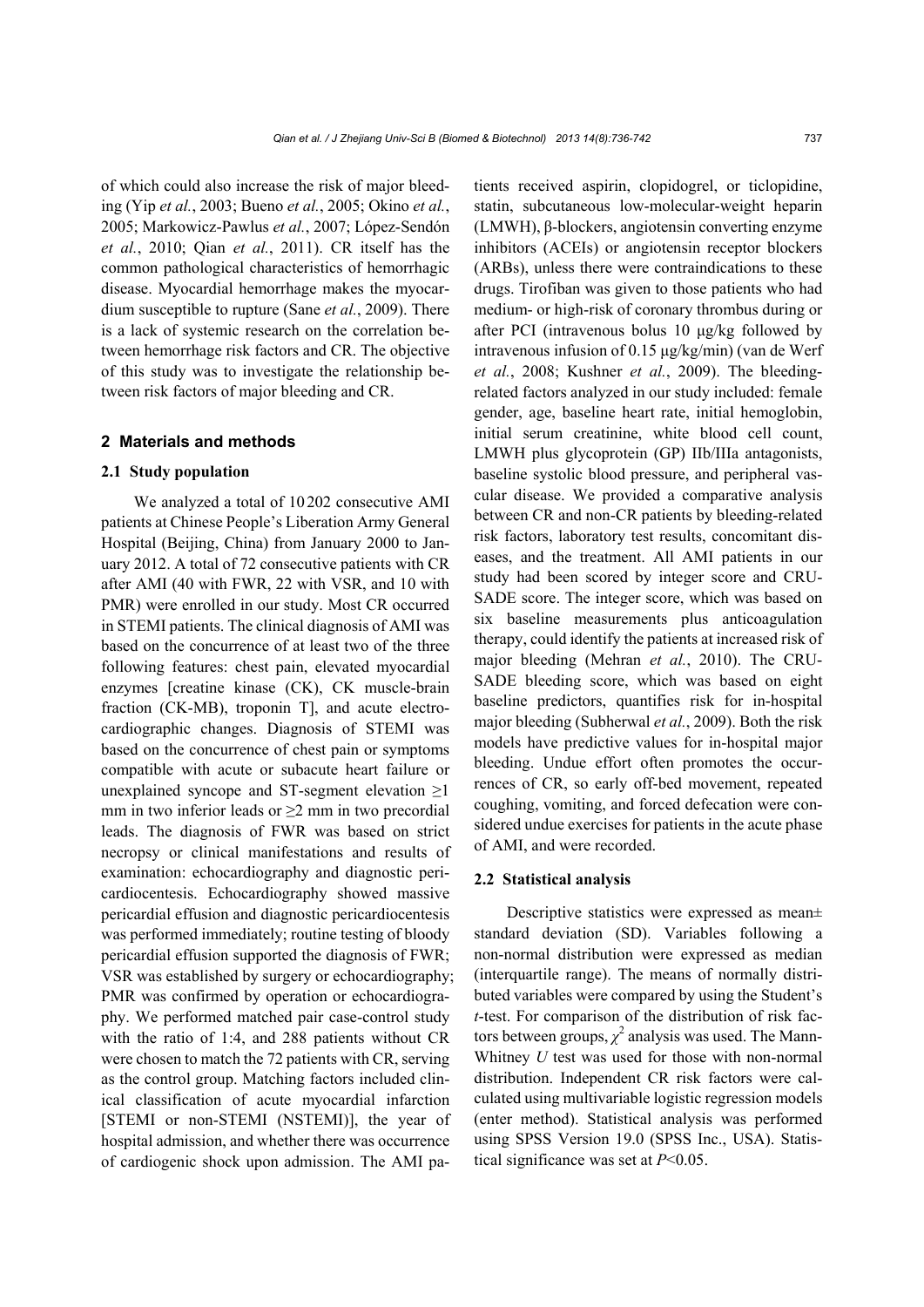## **3 Results**

## **3.1 Incidence of CR**

In the 10202 consecutive patients with AMI, FWR occurred in 40 patients (0.39%), VSR occurred in 22 patients (0.21%), and PMR occurred in 10 patients (0.09%). There were 359 patients died during the acute phase of AMI with a total early mortality of 3.52%. Of all dead patients, 203 patients with pump failure died, accounting for 56.54% of the in-hospital mortality; 48 patients with CR died, accounting for 13.37% of the in-hospital mortality. CR was the second cause of early mortality after hospitalization in our study. Most mechanical complications occurred in STEMI patients. All patients with FWR or VSR, and eight of those with PMR presented STsegment elevation, whereas the remaining two patients with PMR presented ST-segment depression, and 94.44% of CR patients developed new Q waves. FWR was a complication with high mortality, and the in-hospital mortality of FWR group was up to 92.5%, while the in-hospital mortalities of VSR and PMR were 45.5% and 10.0%, respectively.

## **3.2 Clinical features in the patients with CR**

Patients who developed mechanical complications had several differences in clinical manifestations compared to patients who did not. The clinical features are shown in Table 1. FWR and VSR occurred significantly more frequently in elderly and female patients (*P*<0.01). Histories of diabetes mellitus, hypercholesterolemia, and smoking were comparable in patients between CR and non-CR groups. Hypertension was more often present in the FWR group than in the control group, so was the peripheral vascular disease (*P*<0.05). The baseline heart rates were significantly higher in FWR, VSR, and PMR groups than in the control group (*P*<0.05). The initial hemoglobin levels of FWR, VSR, and PMR groups were all significantly lower than that of the control

| Clinical feature                         | Control $(n=288)$ | FWR $(n=40)$                    | $VSR(n=22)$                     | PMR $(n=10)$                    |
|------------------------------------------|-------------------|---------------------------------|---------------------------------|---------------------------------|
| Female gender                            | 60 (20.83%)       | $15(37.50\%)^*$                 | 12 $(54.54\%)^*$                | $3(30.00\%)$                    |
| Age (year)                               | $60.99 \pm 13.18$ | $67.28 \pm 9.48$ <sup>*</sup>   | $66.50 \pm 10.21$ <sup>*</sup>  | $66.00 \pm 9.19$                |
| BMI $(kg/m2)$                            | $25.11 \pm 3.60$  | 24.08±3.15                      | 24.59±2.03                      | 23.32±2.12                      |
| History of hypertension                  | 144 (50.00%)      | $27(67.5\%)^*$                  | $12(54.54\%)$                   | $7(70.00\%)$                    |
| History of diabetes mellitus             | 70 (24.31%)       | $9(22.50\%)$                    | $8(36.36\%)$                    | $2(20.00\%)$                    |
| History of hypercholesterolemia          | 54 (18.75%)       | $10(25.00\%)$                   | 12 $(54.54\%)^*$                | $1(10.00\%)$                    |
| History of smoking                       | 149 (51.74%)      | 12 $(30.00\%)^*$                | 10(45.45%)                      | $4(40.00\%)$                    |
| Peripheral vascular disease              | 29 (10.07%)       | 14 $(35.00\%)^*$                | $6(27.27%)^*$                   | $1(10.00\%)$                    |
| Myocardial infarction in the past        | 62(21.53%)        | $7(17.50\%)$                    | 6(27.27%)                       | $2(20.00\%)$                    |
| Baseline heart rate (beat/min)           | 79.73±15.21       | $87.75 \pm 19.55$ *             | 89.59±21.91*                    | $95.50 \pm 28.42$ *             |
| Baseline systolic blood pressure (mmHg)  | 121.58±19.66      | 117.65±22.44                    | 116.86±23.97                    | 122.10±23.19                    |
| Baseline diastolic blood pressure (mmHg) | $71.00 \pm 12.55$ | 71.78±15.90                     | $70.82 \pm 20.50$               | 76.00±12.28                     |
| Anterior myocardial infarction           | 153 (53.12%)      | 29 (72.50%)                     | 21 (95.45%)                     | $7(70.00\%)$                    |
| Initial LDL-C (mmol/L)                   | $2.48 \pm 0.94$   | $2.98 \pm 0.81$ <sup>*</sup>    | $2.65 \pm 0.61$                 | $2.81 \pm 0.89$                 |
| Serum creatinine (µmol/L)                | 77.55             | 90.30                           | 121.50                          | 109.40                          |
|                                          | $(64.65 - 93.75)$ | $(72.77 - 124.75)$              | $(84.95 - 154.75)$              | $(83.30 - 140.50)$              |
| Initial hemoglobin (g/dl)                | 131.22±17.31      | $122.32 \pm 17.53$ <sup>*</sup> | $117.73 \pm 19.21$ <sup>*</sup> | $111.20 \pm 14.88$ <sup>*</sup> |
| HCT (%)                                  | $0.404 \pm 0.052$ | $0.388 \pm 0.051$               | $0.353 \pm 0.053$ <sup>*</sup>  | $0.336 \pm 0.037$ *             |
| White blood cell $(\times 10^9$ /L)      | $9.39 \pm 2.96$   | $10.88 \pm 3.11$ <sup>*</sup>   | $11.03 \pm 3.97$ *              | $11.96 \pm 4.15$ <sup>*</sup>   |
| Ejection fraction $(\%)$                 | $50.64 \pm 8.42$  | $47.42 \pm 8.38$                | 41.50±9.27                      | 45.30±13.99                     |
| Integer score                            | $11.72 \pm 7.71$  | $17.70 \pm 7.24$ <sup>*</sup>   | $21.91 \pm 8.33$ <sup>*</sup>   | $18.60 \pm 7.88$ <sup>*</sup>   |
| Crusade score                            | $21.61 \pm 13.74$ | $33.70 \pm 15.05$ <sup>*</sup>  | $45.36 \pm 16.11$ <sup>*</sup>  | $39.50 \pm 13.38$ <sup>*</sup>  |
| In-hospital mortality                    | $9(3.12\%)$       | 37 (92.50%)*                    | $10(45.50\%)^*$                 | $1(10.00\%)^*$                  |

**Table 1 Comparison of clinical features by mechanical complication type**

\* Different from the non-CR (control) group at *P*<0.05. FWR: free-wall rupture; VSR: ventricular septal rupture; PMR: papillary muscle rupture; BMI: body mass index; LDL-C: low density lipoprotein cholesterol; HCT: hematocrit. Values are expressed as mean±SD or number (percent) or median (interquartile range)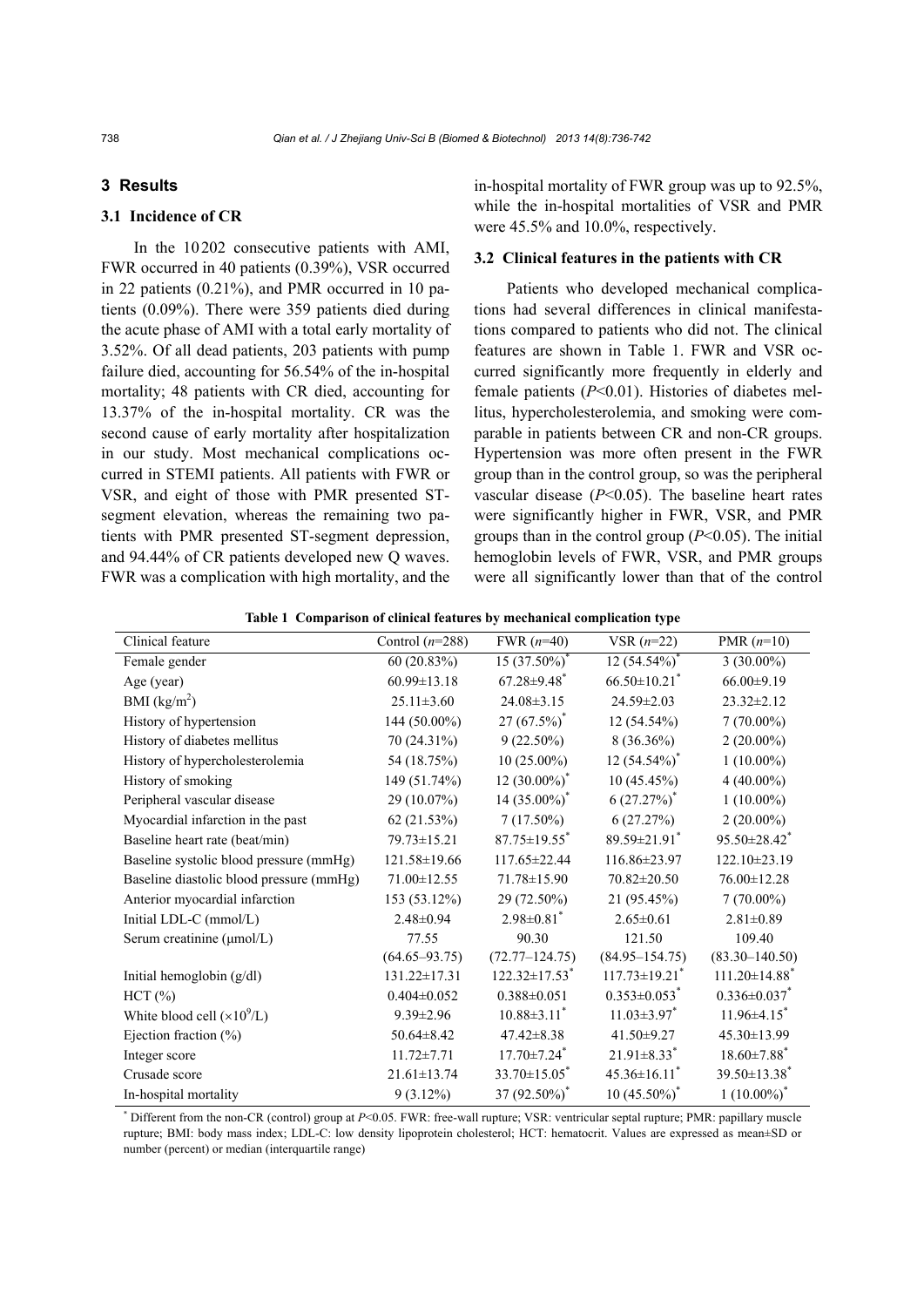group (*P*<0.01), while the white blood cell counts were significantly higher in FWR, VSR, and PMR groups than that of the control group  $(P<0.01)$ . The integer-based bleeding risk scores of FWR group (17.70±7.24), VSR group (21.91±8.33), and PMR group  $(18.60\pm7.88)$  were significantly higher than that of the control group  $(11.72 \pm 7.71)$ ; similarly, the CRUSADE scores of FWR group (33.70±15.05), VSR group (45.36 $\pm$ 16.11), and PMR group (39.50 $\pm$ 13.38) were significantly higher than that of the control group (21.61±13.74, *P*<0.05). Very high integer scores (>20) occurred in 15 patients with FWR (37.5%), 12 patients with VSR (54.5%), and 7 patients with PMR (70.0%). The results are shown in Fig. 1. The actual major bleeding rate (according to the thrombolysis in myocardial infarction (TIMI) bleeding classification) of CR group was 8.33% (6/72), which is higher than that of the control group (1.73%, 5/288, *P*<0.05); therefore, the CR group had a tendency of major bleeding.

## **3.3 Treatment in the patients with CR**

The relationship between CR and treatment is presented in Table 2. Thrombolysis was performed in 19 patients with rupture (26.39%) [12 (30.0%) of 40 with FWR, 4 (18.19%) of 22 with VSR, 3 (30.0%) of 10 with PMR] and in 38 patients without rupture (13.19%); the rate of thrombolysis was thus significantly higher in the CR group than in the non-CR group (*P*<0.05). While primary PCI was performed only in 30 patients with rupture (41.67%) [12 (30.0%) of 40 with FWR, 12 (54.54%) of 22 with VSR, 6 (60.0%) of 10 with PMR] and in 235 patients without rupture (81.60%). The rate of primary PCI was significantly lower in the CR group than in the non-CR group (*P*<0.05). Thrombolysis was associated with higher rates of CR by univariate analysis (*P*<0.05). There was no difference in treatment with heparin plus GPIIb/IIIa antagonists between the groups.



**Fig. 1 Integer bleeding scores (a) and CRUSADE bleeding scores (b) of control, FWR, PMR, and VSR patients** \* *P*<0.05 vs. control group. FWR: free-wall rupture; PMR: papillary muscle rupture; VSR: ventricular septal rupture. Data are expressed as meas±SD

| Table 2 Comparison of in-hospital treatments |
|----------------------------------------------|
|----------------------------------------------|

| Statin    | <b>B-blocker</b> | ACEI/<br><b>ARB</b> | Aspirin+     | Low-molecular-<br>weight heparin | GPIIb/IIIa<br>inhibitor plus | Primary<br>PCI | Thrombolysis  | Mechanical<br>ventilation | Surgery     |
|-----------|------------------|---------------------|--------------|----------------------------------|------------------------------|----------------|---------------|---------------------------|-------------|
| 288       | 228              | 208                 | 287          | 271                              | 66                           | 235            | 38            | 14                        |             |
| $100\%$   | (79.17%)         | $(72.22\%)$         | (99.65%)     | $(94.10\%)$                      | $(22.92\%)$                  | $(81.60\%)$    | (13.19%)      | $(4.86\%)$                | $(0\%)$     |
| 40        | 19               | 10                  | 37           | 34                               |                              | 12             | 12            |                           |             |
| $(100\%)$ | $(47.50\%)^*$    |                     | $(92.5\%)^*$ | $(85.00\%)$                      | $(27.50\%)$                  | $(30.00\%)$    | $(30.00\%)^*$ | $(5.00\%)$                | $(7.50\%)$  |
| 22        | 19               | 15                  | 21           | 20                               |                              | 12             |               |                           | 10          |
| $(100\%)$ | $(86.36\%)$      | (68.18%)            | (95.45%)     | $(90.91\%)$                      | $(4.54\%)$                   | $(54.54\%)$    | $(18.18\%)$   | $(40.90\%)$               | (45.45%)    |
| 10        |                  |                     | 10           | 10                               |                              |                |               |                           |             |
| $(100\%)$ | $(90.00\%)$      | $(70.00\%)$         | $(100\%)$    | $(100\%)$                        | $(50.00\%)$                  | $(60.00\%)$    | $(30.00\%)$   | $(0\%)$                   | $(40.00\%)$ |
| Control   | Group            |                     |              | ticlopidine<br>$(25.00\%)^*$     | clopidogrel or               | heparin        |               |                           |             |

\* *P*<0.05 vs. control group. FWR: free-wall rupture; VSR: ventricular septal rupture; PMR: papillary muscle rupture; ACEI: angiotensin converting enzyme inhibitor; ARB: angiotensin receptor blocker; PCI: percutaneous coronary intervention. Data are expressed as *n* (%)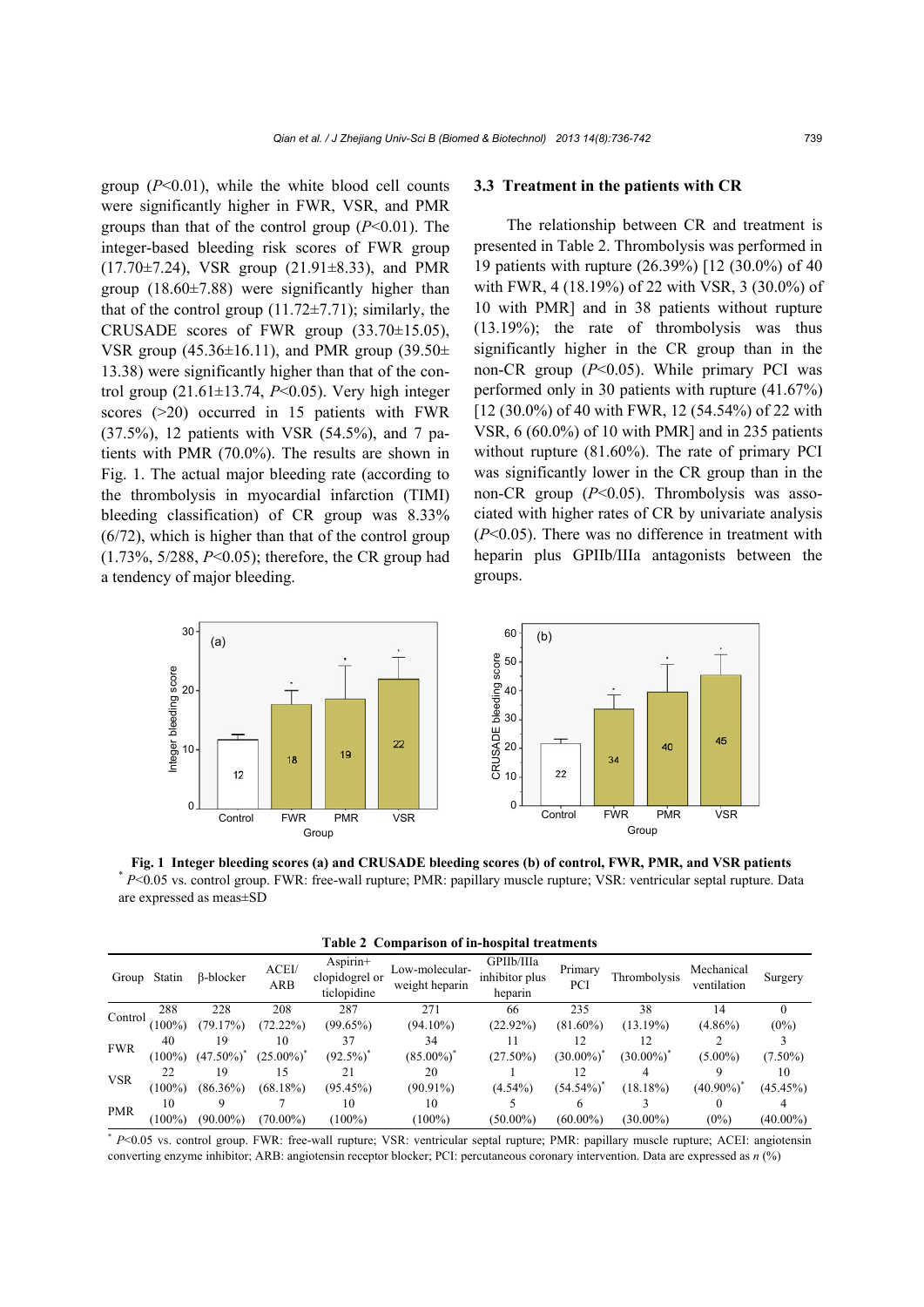## **3.4 Risk factors of CR after AMI**

Undue physical effort was documented in 18 patients with rupture (25.00%) [12 with FWR (30.0%), 6 with VSR (27.2%)], and in 25 control patients (8.68%, *P*<0.01). Abnormal activities before CR included early off-bed movement (8.33%, 6/72), persistent coughing or vomiting (6.94%, 5/72), and forced defecation (9.72%, 7/72). Coronary angiographic data showed the culprit artery mainly was the left anterior descending artery in both the FWR (7/12, 58.33%) group and the VSR group (7/12, 58.33%), while it was the left circumflex artery in the PMR group (4/6, 66.67%). Multivariable analysis identified independent predictors of CR: (1) age per extra 10 years [odds ratio (OR): 1.384, 95% confidence interval (CI): 1.076–1.780, *P*<0.01], (2) heart rate per extra 20 beats/min (OR: 1.453, 95% CI: 1.069–1.975, *P*<0.05), (3) initial hemoglobin level (OR: 0.973, 95% CI: 0.957–0.990, *P*<0.01), (4) count of white blood cell (OR: 1.133, 95% CI: 1.034–1.242, *P*<0.01), (5) thrombolysis (OR: 3.620, 95% CI: 1.762–7.436, *P*<0.01), which is shown in Table 3. There was a close correlation between bleeding-related risk factors and CR.

| Table 3 Predictors of CR in the multivariate analysis |  |  |
|-------------------------------------------------------|--|--|
|                                                       |  |  |

| Risk factor            | P     | OR      | 95% CI          |
|------------------------|-------|---------|-----------------|
| Female gender          | 0.077 | 1.073   | $0.992 - 1.160$ |
| Age per extra 10 years | 0.011 | 1 3 8 4 | 1.076-1.780     |
| Heart rate per extra   | 0.017 | 1.453   | 1.069-1.975     |
| 20 beats/min           |       |         |                 |
| Hemoglobin level       | 0.002 | 0.973   | $0.957 - 0.990$ |
| White blood cell count | 0.008 | 1.133   | 1.034–1.242     |
| Thrombolysis           | 0.001 | 3.620   | $1.762 - 7.436$ |

OR: odds ratio; CI: confidence interval

## **4 Discussion**

CR is a complication of myocardial infarction with an exceedingly high mortality rate (French *et al.*, 2010). The incidence of mechanical complication after AMI is 0.4% to 0.9% (Okino *et al.*, 2005; Pedrazzini *et al.*, 2008; French *et al.*, 2010; López-Sendón *et al.*, 2010). In our study, the mechanical complication rate was 0.70%. Despite improvements in STEMI and NSTEMI treatment, the incidence of CR remains significant. Our study

showed that CR was the second cause of death in patients with AMI, while pump failure was the first cause of death in patients with AMI. The prevention of mechanical complications should be emphasized in the coronary care unit (CCU). It is important to develop an early practical risk score to evaluate the risk of CR in AMI patients.

Our study showed patients with mechanical complication had high risk scores of major bleeding. There is a close correlation between major bleeding risk factors and CR. In other words, hemorrhagic risk is strongly linked with subsequent CR in patients with AMI. CR has common pathological characteristics similar to major bleeding: transmural infarct is associated with focal hemorrhage, neutrophilic infiltration, and lysis of myofibrils. Unusual hemorrhagic infiltration was found in the necrotic areas with presence of leukocytes, which can explain why white blood cell counts were higher in the CR group than in the non-CR group in our study (Fang *et al.*, 2007; 2008). Severe post-infarction pericardial effusion increases mortality of AMI and some of which are related to myocardial hemorrhage and CR (Kameda *et al.*, 2006; Figueras *et al.*, 2010).

It is important to prevent CR in the course of AMI treatment. In our study, thrombolytic use was more prevalent in CR group. Thrombolysis was associated with incidence of CR, even when successfully reperfused. Several reports have demonstrated that thrombolysis was an independent risk factor of CR (Altunkeser *et al.*, 2002; Bueno *et al.*, 2005; Okino *et al.*, 2005; Dhand *et al.*, 2010). Thrombolysis could also induce myocardial hemorrhage, and the rescue PCI patients have significantly higher mortality compared with those treated by primary PCI (Gao R.L. *et al.*, 2010). Optimal primary PCI therapy could reduce cardiac infarct size, which correlates with the CR (Gao X.M. *et al.*, 2010). In our study, primary PCI could decrease the incidence of CR. The progressive decline in the incidence of CR over a 30-year period was associated with progressive implementation of medical intervention including more generous use of primary PCI (Figueras *et al.*, 2008). Such knowledge will aid to facilitate personalized decision-making for patients at high risk of CR. We could evaluate the risk of CR after AMI according to the integer or CRU-SADE score, since there is a definite correlation between CR and high bleeding risk score. To minimize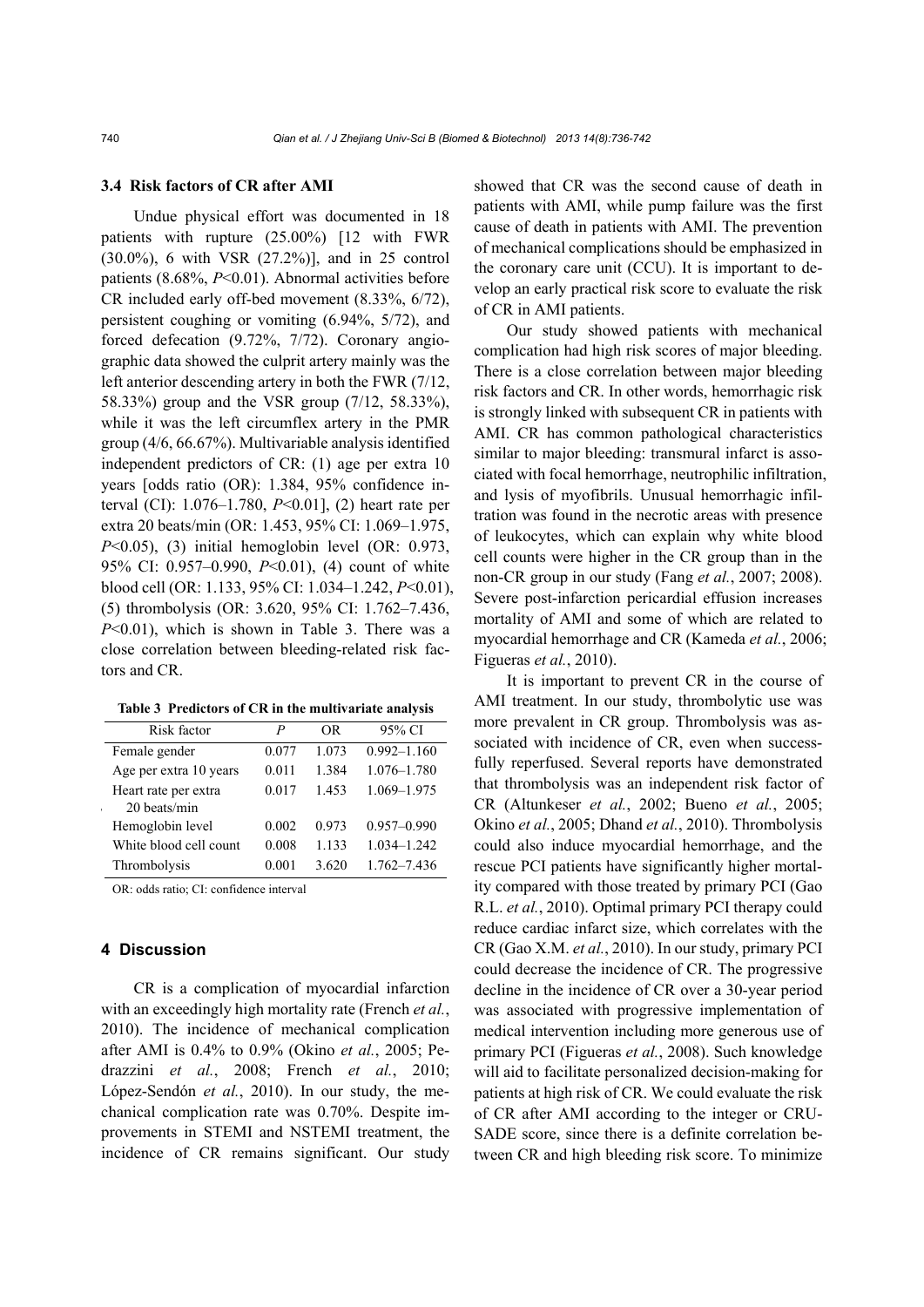the incidence of CR, we should avoid the triggers of mechanical complication for patients with high CR risk, such as prolonging the bed time, avoidance of strenuous activities, acesodyne, sedation, laxative, prevention of severe coughing, and vomiting. Early use of β-blockers and ACEIs or ARB could also help to prevent CR (Figueras *et al.*, 2008; Pedrazzini *et al.*, 2008). Current therapy of CR consists mainly of surgery with high mortality (Sakaguchi *et al.*, 2008; Haddadin *et al.*, 2009).

The limitations of this study are: this was a retrospective, single-center study which covered a period of 12 years, during which interventional techniques and medical treatments have changed tremendously. This study included some cases diagnosed on clinical manifestations rather than strict necropsy. It was likely that some of undue effort was unreported or over-reported, and we admitted that recall bias did exist in the undue effort statistics. Therefore, the lack of more accurate information about undue activity in both the control and CR groups was a drawback of the study.

## **5 Conclusions**

CR is associated with high in-hospital mortality. The patients with CR have significantly higher risk of hemorrhage compared to the group without CR. Furthermore, some of the hemorrhage related factors such as age, increased heart rate, anemia, high white blood cell count, and thrombolysis are also independent risk factors of CR.

### **Compliance with ethics guidelines**

Geng QIAN, Hong-bin LIU, Jin-wen WANG, Chen WU, and Yun-dai CHEN declare that they have no conflict of interest.

All procedures followed were in accordance with the ethical standards of the responsible committee on human experimentation (institutional and national) and with the Helsinki Declaration of 1975, as revised in 2000(5). Informed consent was obtained from all patients for being included in the study. Additional informed consent was obtained from all patients for which identifying information is included in this article.

#### **References**

- Altunkeser, B.B., Özdemir, K., Özdemir, A., Gök, H., 2002. A subacute left ventricular free wall rupture after thrombolytic and glycoprotein IIb/IIIa inhibitor treatment: an overlooked finding of left ventriculography. *Jpn. Heart J*., **43**(3):289-293. [doi:10.1536/jhj.43.289]
- Bueno, H., Martinez-Selles, M., Perez-David, E., López-Palop, R., 2005. Effect of thrombolytic therapy on the risk of cardiac rupture and mortality in older patients with first acute myocardial infarction. *Eur. Heart J*., **26**(17):1705- 1711. [doi:10.1093/eurheartj/ehi284]
- Dhand, A., Nakagawa, K., Nagpal, S., Gelfand, J.M., Kim, A.S., Smith, W.S., Tihan, T., 2010. Cardiac rupture after intravenous t-PA administration in acute ischemic stroke. *Neurocrit. Care*, **13**(2):261-262. [doi:10.1007/s12028- 010-9384-8]
- Fang, L., Gao, X.M., Moore, X.L., Kiriazis, H., Su, Y., Ming, Z., Lim, Y.L., Dart, A.M., Du, X.J., 2007. Differences in inflammation, MMP activation and collagen damage account for gender difference in murine cardiac rupture following myocardial infarction. *J. Mol. Cell Cardiol*., **43**(5):535-544. [doi:10.1016/j.yjmcc.2007.06.011]
- Fang, L., Gao, X.M., Samuel, C.S., Su, Y., Lim, Y.L., Dart, A.M., Du, X.J., 2008. Higher levels of collagen and facilitated healing protect against ventricular rupture following myocardial infarction. *Clin. Sci. (Lond*.*)*, **115**(3):99-106. [doi:10.1042/CS20070365]
- Figueras, J., Alcalde, O., Barrabes, J.A., Serra, V., Alguersuari, J., Cortadellas, J., Lidon, R.M., 2008. Changes in hospital mortality rates in 425 patients with acute ST-elevation myocardial infarction and cardiac rupture over a 30-year period. *Circulation*, **118**(25):2783-2789. [doi:10.1161/ CIRCULATIONAHA.108.776690]
- Figueras, J., Barrabes, J.A., Serra, V., Cortadellas, J., Lidon, R.M., Carrizo, A., Garcia-Dorado, D., 2010. Hospital outcome of moderate to severe pericardial effusion complicating ST-elevation acute myocardial infarction. *Circulation*, **122**(19):1902-1909. [doi:10.1161/CIRCULA TIONAHA.109.934968]
- French, J.K., Hellkamp, A.S., Armstrong, P.W., Cohen, E., Kleiman, N.S., O′Connor, C.M., Holmes, D.R., Hochman, J.S., Granger, C.B., Mahaffey, K.W., 2010. Mechanical complications after percutaneous coronary intervention in ST-elevation myocardial infarction (from APEX-AMI). *Am. J. Cardiol*., **105**(1):59-63. [doi:10.1016/j.amjcard. 2009.08.653]
- Gao, R.L., Han, Y.L., Yang, X.C., Mao, J.M., Fang, W.Y., Wang, L., Shen, W.F., Li, Z.Q., Jia, G.L., Lv, S.Z., *et al.*, 2010. Thorombolytic therapy with rescue percutaneous coronary intervention versus primary percutaneous coronary intervention in patients with acute myocardial infarction: a multicenter randomized clinical trial. *Chin. Med. J. (Engl.)*, **123**(11):1365-1372. [doi:10.3760/cma.j. issn.0366-6999.2010.11.002]
- Gao, X.M., Ming, Z., Su, Y., Fang, L., Kiriazis, H., Xu, Q., Dart, A.M., Du, X.J., 2010. Infarct size and post-infarct inflammation determine the risk of cardiac rupture in